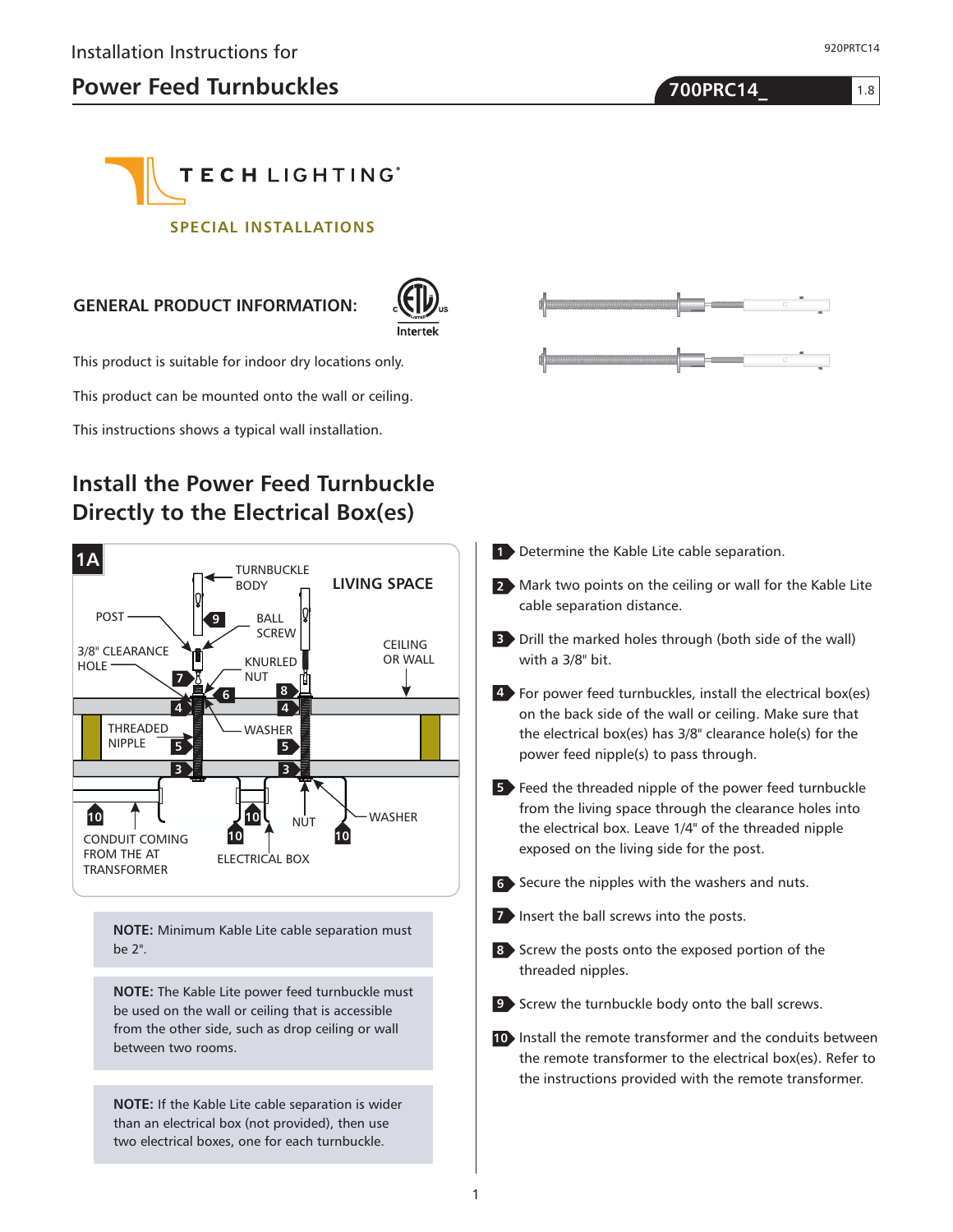

**4** Attach the threaded washers to the anchors with the #8 screws.

**Install the Power Feed Turnbuckle**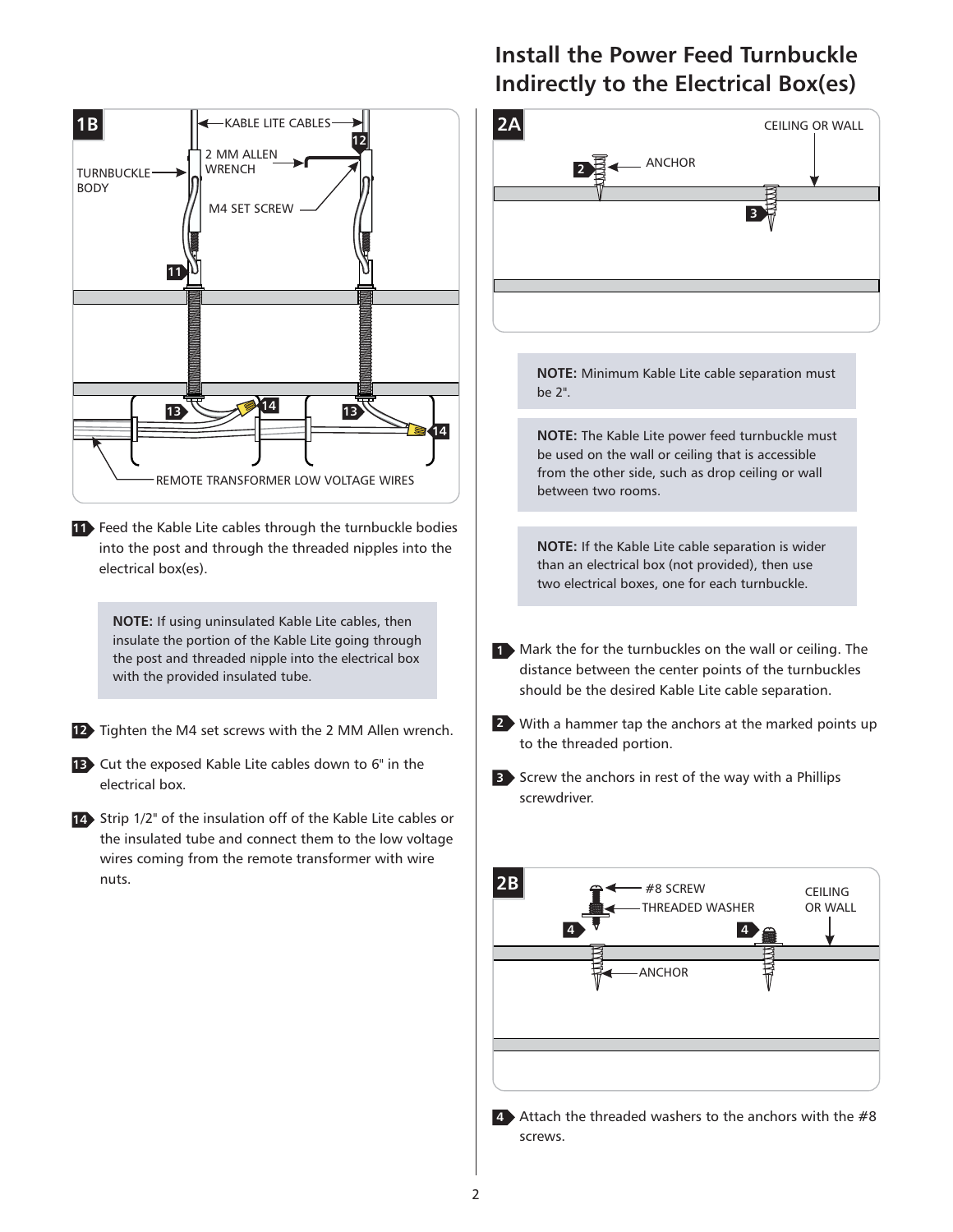

**10** For power feed turnbuckles, install the electrical box(es) on the back side of the wall or ceiling. Make sure that the electrical box(es) has 3/8" clearance hole(s) for the power feed nipple(s) to pass through.

11 Secure the nipple with washers and nuts on both sides.



**12** Install the remote transformer and the conduits between the remote transformer to the electrical box(es). Refer to the instructions provided with the remote transformer.

₩₹

**13**

**13** Feed the Kable Lite cables through the turnbuckle bodies into the post and through the threaded nipples into the electrical box(es).

**NOTE:** If using uninsulated Kable Lite cables, then insulate the portion of the Kable Lite going through the post and threaded nipple into the electrical box with the provided insulated tube.

- 14 Tighten the M4 set screws with the 2 MM Allen wrench.
- Cut the exposed Kable Lite cables down to 6" in the **15** electrical box.
- 16 Strip 1/2" of the insulation off of the Kable Lite cables or the insulated tube and connect them to the low voltage wires coming from the remote transformer with wire nuts.